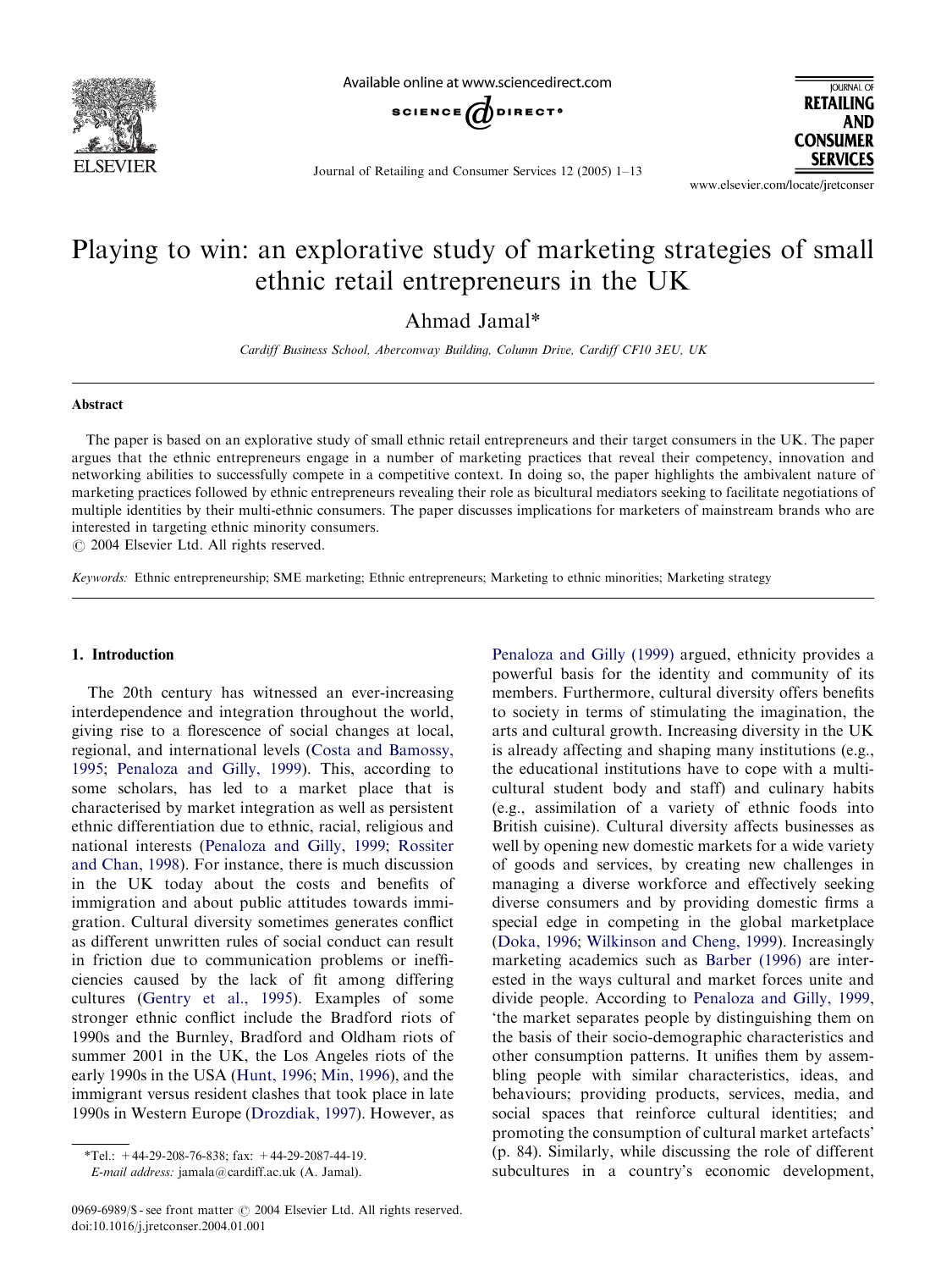[Gentry et al. \(1995\)](#page--1-0) argued that cooperation across subcultures of consumers and between cultures and businesses was crucial for the economic development. They cited the examples of developing nation states such as Malaysia and Singapore with significant cultural diversity that actively promote 'unity' to the Malay, Chinese and Tamil subcultures. And as [Doka \(1996\)](#page--1-0) argued, the ability of companies to transcend cultural differences in a culturally diverse market place is critical to maintain not only profits but also social unity. Therefore, the challenge for marketers in such a context is to promote harmony and consistency by improving co-operation between marketers and consumers of different ethnic backgrounds [\(Gentry et al., 1995](#page--1-0)).

The purpose of this research is to explore the marketing strategies of small retail enterprises owned and operated by members of the ethnic minority community (hereby termed as ethnic entrepreneurs) who have grown in significant numbers during the last 20 years in the UK (see for instance, [Iyer and Shapiro,](#page--1-0) [1999;](#page--1-0) [Marlow, 1992;](#page--1-0) [Ram, 1994](#page--1-0)). This is done with a view to contribute towards theory development by furthering substantive understandings of intercultural market dynamics, knowledge generation and future research among ethnic minority consumers. All the indications are that the main beneficiary of this knowledge is likely to be the marketers of mainstream brands in the sense that it is they who may find findings of this research interesting and a starting point to develop and implement ethnic marketing programmes aimed at ethnic minority consumers who are growing in size and have an increased purchasing power accompanied by heightened political and cultural awareness and ethnic pride [\(Cui, 1997](#page--1-0); [Penaloza and Gilly, 1999\)](#page--1-0). The author's many years of experience of dealing with ethnic markets suggests that as the market for ethnic products grows and proves stable and profitable it is going to attract corporate competitors. In the USA, many of the major retailers, grocers, banks and other service providers have already adopted their marketing mix strategies to target ethnic minority consumers leading to an increase in competition for the ethnic entrepreneurs ([Edwards, 1994;](#page--1-0) [Gore, 1998;](#page--1-0) [Holliday,](#page--1-0) [1993;](#page--1-0) [Mummert, 1995](#page--1-0)). Mainstream marketers in Europe (although hesitant so far) are unlikely to remain ignorant of the impact of rising cultural diversity in the marketplace on their marketing programmes [\(Clegg,](#page--1-0) [1996;](#page--1-0) [Burton, 2000;](#page--1-0) [Nwankwo and Lindridge, 1998\)](#page--1-0). Rather they are likely to adapt their marketing strategies to increasingly diverse consumers. In response, ethnic entrepreneurs are likely to expand to serve the needs of mainstream clientele as their products become recognised and assimilated into the larger population.

This research applies an emerging theory building approach [\(Geertz, 1973](#page--1-0); [Glaser and Strauss, 1967](#page--1-0); [Spiggle, 1994](#page--1-0)) as a way of identifying and exploring

the marketing mix strategies and their contributions towards the positioning of marketers and consumers in traversing multiple cultural spheres [\(Penaloza and Gilly,](#page--1-0) [1999\)](#page--1-0). The research presents empirical data from a qualitative research employing observations, in-depth interviews and focus group sessions to support the theoretical framework. The research makes four important contributions to the literature of ethnic entrepreneurship and marketing to ethnic minorities:(1) The research provides empirical evidence to demonstrate the ways in which small ethnic entrepreneurs apply principles and concepts of marketing to develop customer patronage and maintain competitive advantage in an increasingly competitive market; (2) the research, while highlighting various dimensions of their marketing practices, provides empirical evidence which suggests that ethnic entrepreneurs act as bicultural mediators seeking to facilitate the construction and maintenance of identities by their consumers. In doing so the paper highlights the ambivalent nature of their marketing practices; (3) the research outlines clear implications for marketers of mainstream brands interested in targeting ethnic minority consumers; (4) since most of the existing literature is North American in origin and application, the research also contributes by presenting empirical evidence collected in a European context. The remainder of this paper is organised in four sections. The first section discusses the conceptual background, which is followed by a section describing the research method. The third section presents some of the findings while the final section contains a discussion of the findings together with conclusions and implications for marketers.

#### 2. Conceptual background

### 2.1. Growth and characteristic features of ethnic enterprises

Since the late 1970s, demand for ethnic products has been steadily growing. This is because there has been an increase in the ethnic minority population in the UK, where major ethnic minority groups include South Asians (Indians, Pakistanis and Bangladeshis), Chinese and Black-Caribbean<sup>1</sup>. Irrespective of the country of origin, the ethnic minority community (as a whole) has been the fastest growing segment of the total population in the UK ([Clegg, 1996](#page--1-0), [Suzman, 1996\)](#page--1-0). This has provided good entrepreneurial opportunities as well as competitive advantages to those who know and share specific needs of ethnic minority consumers to move into niche areas that require low economies of scales, have

<sup>&</sup>lt;sup>1</sup>Other prominent groups include Irish, Poles, Central European Jews, Cypriots, Turks, Kosovons, and Albanians.